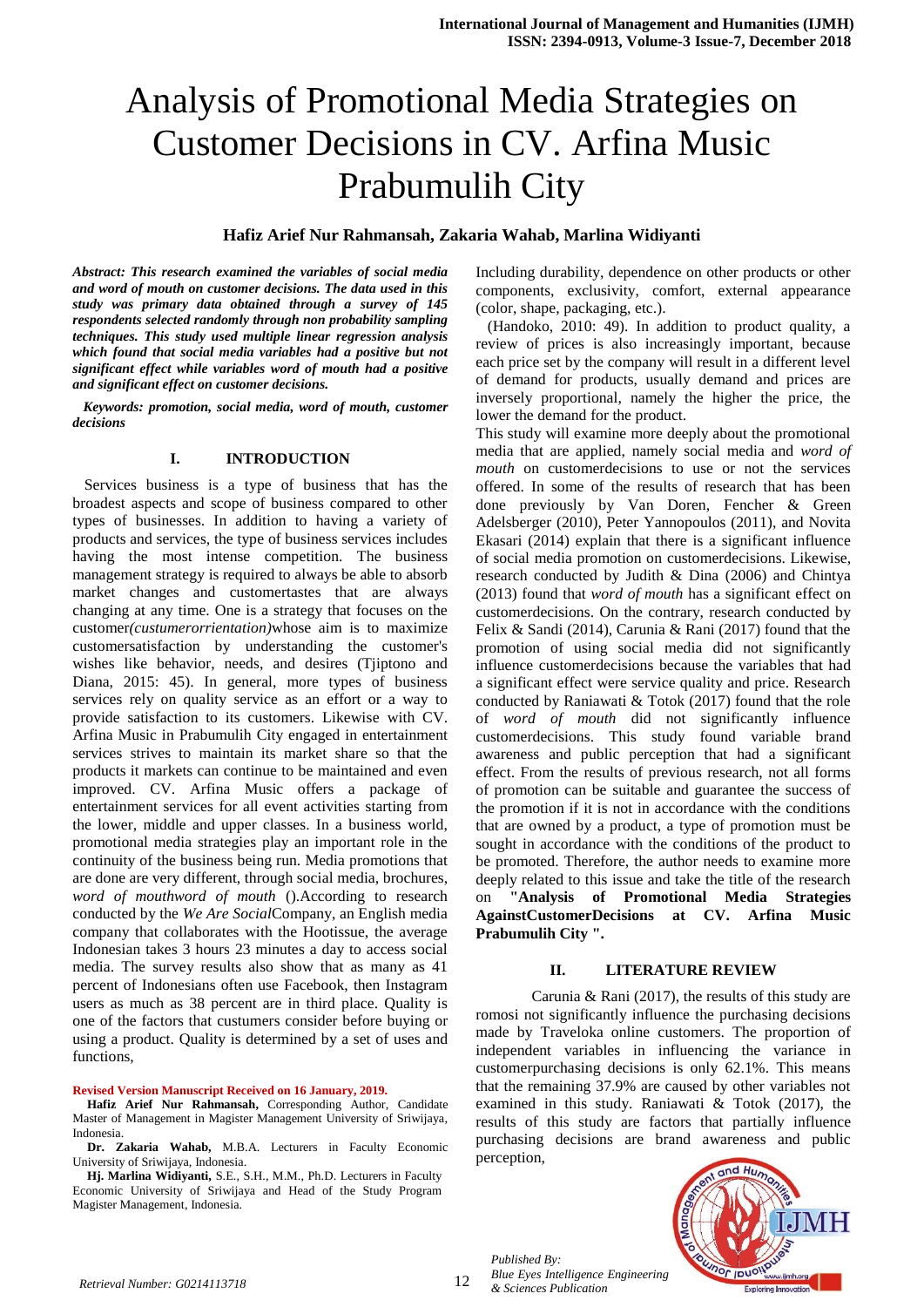whilecommunication variables *word of mouth* do not affect purchasing decisions. This is because the concept of *word of mouth* as a form of marketing communication does not include the persuasive elements of

Felix & Sandy (2014), the results of this study are that promotion through social media namely Facebook, Twitter and Instagram simultaneously has no significant effect on Lenovo promotion. Novita (2014), the results of this study are Promotion has a significant effect on purchasing decisions.

Chintya (2013), the results of this study are the most influential variables in this study are Traditional WOM (X1), from the results of the T-test, Traditional WOM values are greater than Electricic WOM (X2), which means that traditional WOM has significant value in the Purchase Decision.Peter (2011), the result of this research is that the Internet revolutionized the way companies run their businesses and become increasingly important tools for marketing success.Chevalier, Mayzlin & Dina (2006), the results of this study are our regression estimates showing that the relative sale of a book on these two sites is related to differences across sites in the number of reviews for the book and in various differences in sites in star ratings average of these reviews.

## **III. RESEARCH METHODS**

The scope of this study is music service users who are in the Prabumulih City area which is limited by social media variables and *word of mouth*. This research uses primary data sources. Data is obtained from surveys in the field using a questionnaire.Population of this study is all custumers totaling 250 custumers who use Arfina Music & Soundsystem music services in 2018.The samples in this study were some custumers of Arfina music & sound systems. According to Hair et al. (2006) the size of the sample if it is too large will make it difficult to get a suitable model, and it is recommended that the appropriate sample size between 100-200 respondents. For that the number of samples will be determined based on the results of the minimum calculation. Determination of the minimum number of samples according to Hair et al (2006) are: (Number of indicators + number of latent variables) x (Number of questions). Based on these guidelines, the minimum sample size for this study is:

 $5 \times 29 = 145$  respondents.

The sampling technique to determine the sample to be used in this study using *non-probability sampling technique,* namely *purposive sampling*.*Purposive sampling*  is a method of sampling based on certain characteristics such as:

- a. Custumers who use Arfina services are music & soundsystem.
- b. Customers who have been *updated* or find out info about Arfina Music on their social networks.
- c. Custumers who come directly to Arfina Music's place. Respondents who live and live in Prabumulih City.

# **Techniques Analysis Data**

1. Description of Statistics

Based on the criteria used in the respondent's answer category, it is easier to use 3 categories: high,

medium, and low. How to categorize data based on the formula from Azwar, (2009: 108) are as follows:

> High:  $X \ge M + SD$ Medium:  $M - SD \leq X \leq M + SD$ Low:  $X < M - SD$

2. Multiple Linear Regression

Social Media and *Word of Mouth* as an independent variable (free) and customerdecisions as the dependent variable (bound), the multiple regression equation can be written as follows:

$$
Y = \alpha + \beta_1 X_1 + \beta_2 X_2 + \epsilon
$$

Where:

| Y: CustomerDecisions  | 55: Term Error                 |
|-----------------------|--------------------------------|
| $\alpha$ : Constants  | Regression coefficient $x_1$   |
| $X_1$ Social Media    | : Regression coefficient $x_2$ |
| $X_2$ : Word of Mouth |                                |

# **IV. RESULTS AND DISCUSSION**

#### **Overview of CV. Arfina Music Kota Prabumulih**

CV. Arfina is one of the music entertainment service companies located in Prabumulih City, South Sumatra. CV. Arfina offers a Single Organ, Organ Plus, Band, Orchestra, Nasyid & Sound System service package. The package is offered for all types of event needs such as Wedding Parties, Birthday Parties, Thanksgiving, Inauguration of Offices, Arisan, etc.

#### **The Validity and Reliability Test**

validity of the instrument is sought by calculating the correlation value with the *Pearson Product Moment (PPM)*  in the SPSS program. Critical number of correlation table (r table) obtained is 0.1882 (this number is obtained from n-2 or  $107-2 = 105$ , in the PPM table). Thus if there is an instrument correlation coefficient under 0.1882 then it is declared invalid. To find the reliability of the instrument can be done after the questionnaire has been tabulated, then a reliability test is conducted to find out the trust level of the respondents' answers can be trusted.

#### **Variables Social Media (X1)**

The following are the results of testing the validity and reliability of the measurement tool of social media variables such as the following table:

## **Table 1. Questionnaire Validity Social Media (X1)**

| No |             | CorrelationM Cronbach's |       | Desc  |
|----|-------------|-------------------------|-------|-------|
|    | Correlation | ulti                    | Alpha |       |
|    | .277        | .088                    | .478  | valid |
| 2  | .222        | .070                    | .513  | valid |
| 3  | .391        | .159                    | .397  | valid |
| 4  | .285        | .110                    | .473  | valid |
| 5  | .296        | .097                    | .471  | valid |

#### **Source: Processed Data 2018**

Table 1 can be seen as valid criteria that aitem is if the total item correlation (rix) is 3 0.3 (Sugiyono, 2015).



*Published By:*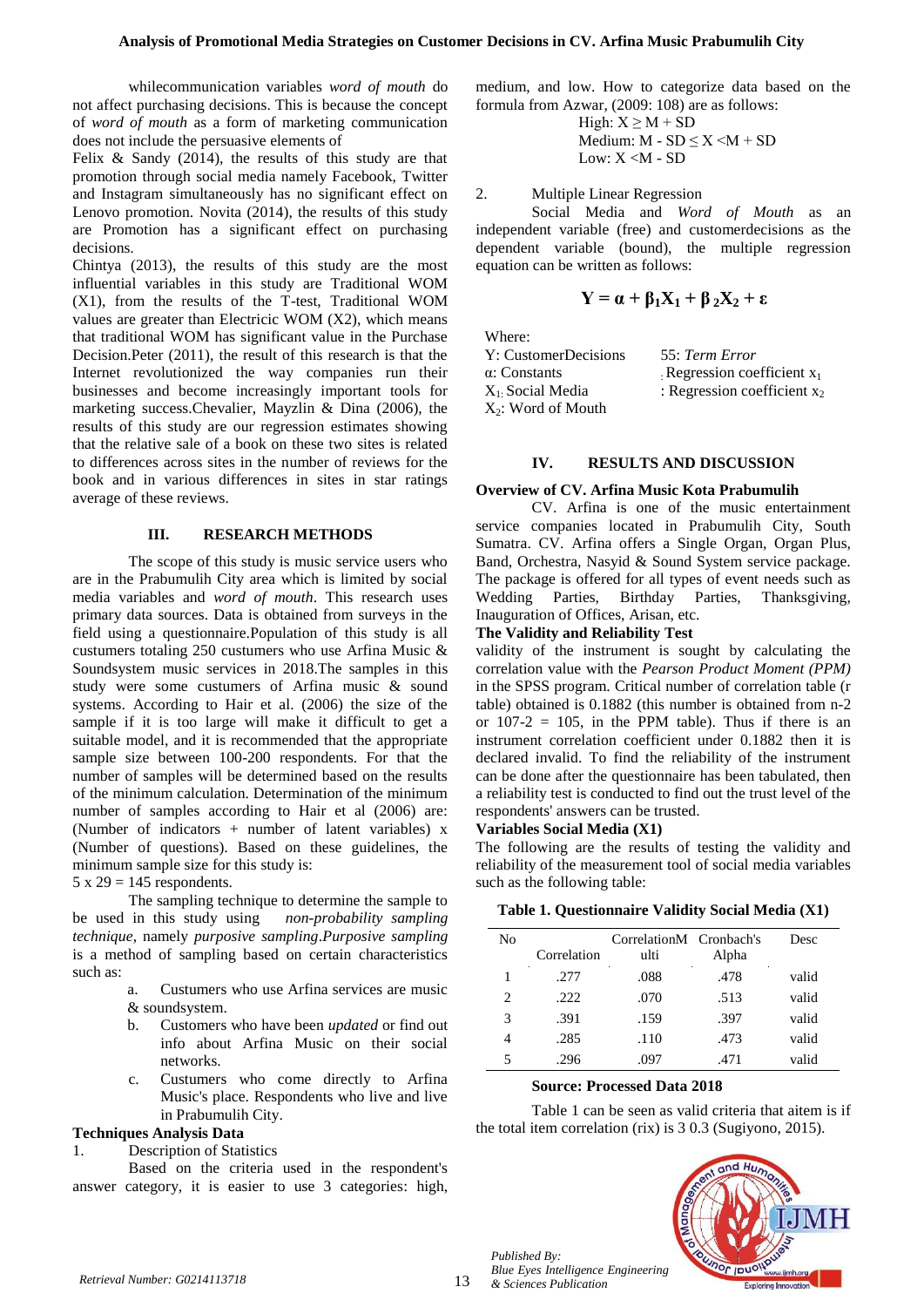Based on the results of Table 1 the statement of Social Media variables from the Questionnaire 1 to 5 has a r-count value greater than r-Table. Then it can be concluded that all items of motivation used in this study are valid.

| Table 2 Social Media Reliability Questionnaire $(X_1)$ |                               |               |          |
|--------------------------------------------------------|-------------------------------|---------------|----------|
|                                                        | <b>Reliability Statistics</b> |               |          |
| Cronbach's<br>Alpha                                    | Cronbach's<br>Alpha Based     | Item<br>Total | Desc     |
| -524                                                   | .526                          |               | Reliable |
|                                                        |                               |               |          |

#### **Source: Data Processed 2018**

In the table above it can be seen that the reliability coefficient  $(r_{ix})$ , is in the range 0 to with 1.00, where if the reliability coefficient of the gauge is closer to 1.00, it means that the measurement results are more reliable (Azwar, 2015). The alpha  $(\alpha)$  reliability coefficient on social media consisting of 5 items is equal to 0, 526.

## **The Word of Mouth Variables (X2)**

Following are the results of testing validity and reliability for Word of mouth variable measurement tools such as the following table :<br>
Table 2 Overt  $T_{\text{max}}$   $T_{\text{max}}$   $T_{\text{max}}$   $T_{\text{max}}$ 

| <b>Lable 5 Questionnaire validity word Of Mouth (<math>\Delta Z</math>)</b> |                      |                          |
|-----------------------------------------------------------------------------|----------------------|--------------------------|
|                                                                             | Completion Composite | $D_{\alpha\alpha\alpha}$ |

| Correlation<br>Multi<br>Alpha<br>1.337<br>.449<br>Valid<br>.151 |  |
|-----------------------------------------------------------------|--|
|                                                                 |  |
|                                                                 |  |
| .113<br>.478<br>2<br>Valid<br>.286                              |  |
| 3<br>.276<br>.113<br>.484<br>Valid                              |  |
| .344<br>Valid<br>.148<br>.440<br>4                              |  |
| .092<br>.233<br>5<br>.509<br>Valid                              |  |

#### **Source: Processed Data 2018**

Table 3 can be seen a comparison between r-calculation obtained using SPSS and r-table statistical tools. In the validity test, there is a basis for decision making, namely if r-count> r-table, it can be concluded Valid.Based on the results of Table 3 the word of mouth variable statement from questionnaire X1.1 to X1.5 has a r-count value greater than r-Table. Then it can be concluded that all word of mouth items used in this study are valid.

**Table 4 Questionnaire reliability of Word of Mouth (X2) Reliability Statistics**

| Cronbach's<br>Alpha                | Cronbach's<br>Alpha | Total<br>Items | Description |  |
|------------------------------------|---------------------|----------------|-------------|--|
| .528                               | .530                |                | Reliable    |  |
| <b>Source: 2018 Processed Data</b> |                     |                |             |  |

Reliability coefficient  $(r_{ix)}$  are in the range of numbers from 0 to 1.00, where if the reliability coefficient of the measuring instrument is closer to 1.00, it means that the measurement results are more reliable (Azwar, 2015). The reliability coefficient of alpha  $(α)$  in word of mouth which consists of 5 items is equal to 0, 530.

#### **The Variables of CustomerDecisions (Y)**

Following are the results of testing validity and reliability on measuring instruments CustomerDecision variables such as the following:

#### **Table 5 Questionnaire validity CustomerDecision (Y)**

|    | Correlation | Multi<br>Correlation | Cronbach's<br>Alpha | Desc  |
|----|-------------|----------------------|---------------------|-------|
|    | .244        | .156                 | .529                | Valid |
| 2  | .317        | .140                 | .482                | Valid |
| 3  | .346        | .131                 | .464                | Valid |
| 4  | .245        | .173                 | .523                | Valid |
| 5. | .392        | 198                  | .439                | Valid |

#### **Source: Data Processed 2018**

In Table 5 can be seen the comparison between rcount obtained using SPSS and r-table statistical tools. In the validity test, there is a basis for decision making, namely if r-count> r-table, it can be concluded Valid.Based on the results of Table 5 the statement of work discipline variables from questionnaire Y.1 to Y.5 has a r-count value greater than r-Table. Then it can be concluded that all the performance items used in this study are valid.

# **Table 6 CustomerDecision Questionnaire Reliability (Y) Reliability Statistics**

| Cronbach's | Cronbach's | Total        | Description |
|------------|------------|--------------|-------------|
| Alpha      | Alpha      | <b>Items</b> |             |
|            | .544.546   | ╮            | Reliable    |

#### **Source: Data Processed 2018**

Reliability coefficient  $(x<sub>x</sub>)$ , is in the range of 0 to 1.00, where if the reliability coefficient of the measuring instrument approaches 1.00, it means that the measurement results are more reliable (Azwar, 2015). The reliability coefficient of alpha (α) on CUSTOMERDECISIONS consisting of 5 items is equal to 0, 546.

#### **General Overview of Respondents**

Respondents in this study were Custumers from CV. Arfina of Prabumulih City, amounting to 145 custumers. The identity of the respondents in this study included Gender, Age, Education, CustomerType and Information about Arfina.

Distribution characteristics of respondents by sex can be seen in the following table:

## **Table 7 Distribution of Respondents by Gender**

| Gender | Frequency | <b>Percentage</b> |
|--------|-----------|-------------------|
| MEN    | 80        | 55.2              |
| Women  | 65        | 44.8              |
| Total  | 145       | 100.0             |

Source: Results Sports Research Data, 2018

Table 7 shows that the majority of respondents , which amounted to 80 custumers or 55.2% were male - male, while female custumers amounted to 65 custumers or 44.8% of all respondents. Distribution of respondents according to age can be seen in the following table:



*Published By:*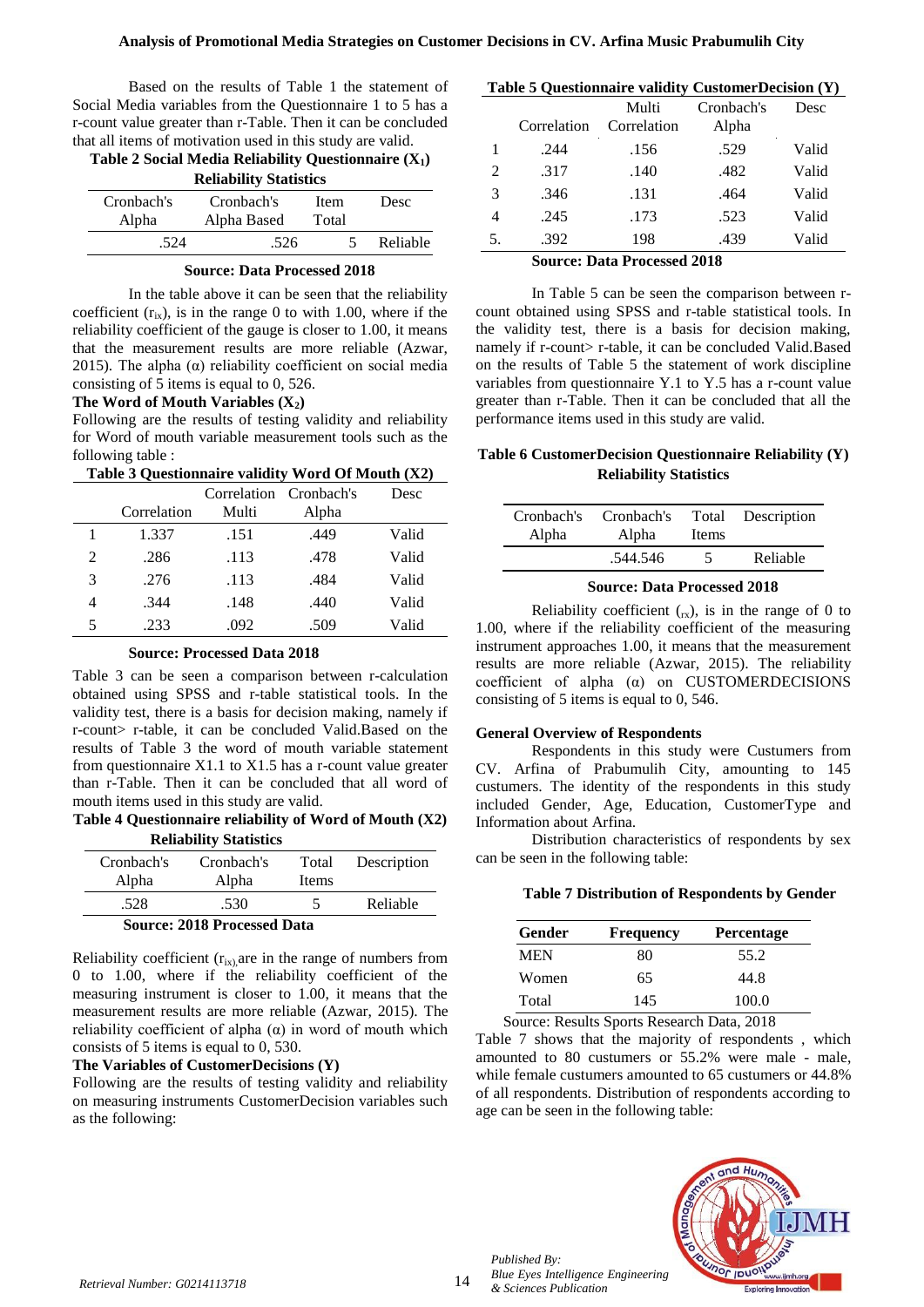| Table 8 Distribution of Respondents by Age |  |  |  |
|--------------------------------------------|--|--|--|
|--------------------------------------------|--|--|--|

| Age       | <b>Frequency</b> | Percentage |
|-----------|------------------|------------|
| $17 - 25$ | 40               | 27.6       |
| $26 - 35$ | 27               | 18.6       |
| $36 - 45$ | 36               | 24.8       |
| 46        | 42               | 29.0       |
| Total     | 145              | 100.0      |

Source: Research Data Results, 2018

Table 8 shows that the majority of respondents are as many as 42 employees or 29% have ages 46 years and above.Distribution of respondents according to education level is shown in Table 9 below:

**Table 9 Distribution of Respondents by Education Level Education**

| Level                                  | <b>Frequency</b> | % of Middle |  |  |
|----------------------------------------|------------------|-------------|--|--|
| School / High School                   | 43               | 29.7        |  |  |
| D3/S1                                  | 102              | 70.3        |  |  |
| Total                                  | 145              | 100.0       |  |  |
| Source: Results of Research Data, 2018 |                  |             |  |  |

Table 9 shows that most respondents namely as many as 102 Custumers or 70.3% have Diploma 3 / Strata 1

education level, while 43 Custumers have high school education level. Distribution of respondents by Type of Customercan be seen in the following table:

| Table 10 Distribution of Respondents by CustomerType |                 |  |
|------------------------------------------------------|-----------------|--|
|                                                      | <b>Custumer</b> |  |

| <b>Type</b>        | <b>Frequency</b> | <b>Percentage</b> |
|--------------------|------------------|-------------------|
| <b>PERSONAL</b>    | 122              | 84.1              |
| <b>INSTITUTION</b> | 23               | 15.9              |
| Total              | 145              | 100.0             |

Source: Results of Research Data, 2018

Table 10 shows that most respondents were 122 people or 84.1% is Private, while 23 Custumers are Government and Private Agencies.Distribution of respondents according to Information About Arfina is shown in the following table:

## **Table 11 Distribution of Respondents According to Information about Arfina**

| <b>Information About Arfina</b> Frequency |     | %     |
|-------------------------------------------|-----|-------|
| FACEBOOK/<br><b>INSTAGRAM</b>             | 71  | 49.0  |
| <b>FRIENDS</b>                            | 74  | 51.0  |
| Total                                     | 145 | 100.0 |
| Cource: Results of Research Data 2018     |     |       |

Source: Results of Research Data, 2018

Table 11 shows that most respondents that is as many as 71 custumers or 49% get information from Facebook, while 74 custumers or 51% get information from friends.

## **Multiple Regression Analysis**

In this study there are more than one independent variable that will be tested in order to know the magnitude of the influence that exists between Social Media and Word of mouth together on consumer decisions, then multiple regression analysis is conducted.

 $Y = a + b_1X_1 + b_2X_2 + e$ Information :

Y: Consumer Decisions X1: Social Media

X2: Word of Mouth a: constant number b: regression coefficient **Testing 1:**

**Coefficients<sup>a</sup>**

|                               | Unstandardized<br>Coefficients |            | Standardized<br>Coefficients |         |      |
|-------------------------------|--------------------------------|------------|------------------------------|---------|------|
| Model                         | B                              | Std. Error | Beta                         |         | Sig. |
| (Constant)                    | 16.007                         | 2.223      |                              | 7.201   | .000 |
| <b>MEDIA</b><br><b>SOSIAL</b> | $-.048$                        | .076       | $-.050$                      | $-.631$ | .529 |
| WORD<br>OΕ<br><b>MOUTH</b>    | .290                           | .072       | .320                         | 4.031   | .000 |

a. Dependent Variable: KEPUTUSAN KONSUMEN

Based on the results of the data above, it shows ( $p > 0.05$ ) where it shows that social media does not significantly influence consumer decisions. Whereas ( $p \le 0.05$ ) where it shows that there is a significant influence between word of mouth and consumer decisions. **Testing 2:** 

**ANOVA<sup>b</sup>**

| . <b>.</b> <i>.</i> |                   |     |                |       |                   |
|---------------------|-------------------|-----|----------------|-------|-------------------|
| Model               | Sum of<br>Squares | df  | Mean<br>Square | F     | Sig.              |
| Regression          | 53.336            |     | 26.668         | 8.311 | .000 <sup>a</sup> |
| Residual            | 455.670           | 142 | 3.209          |       |                   |
| Total               | 509.007           | 144 |                |       |                   |

a. Predictors: (Constant), word of mouth, media sosial

b. Dependent Variable: Consumer Decisions

In the results of the data above, the significance of F 0,000  $(p \le 0.05)$  indicates that there is a significant relationship between social media and word of mouth variables with consumer decision variables.

# **Discussion of Research Results**

**Based on the results of the study, the results of the discussion can be obtained as follows:**

Effect of Promotion Strategy using Social Media on Consumer Decisions**:**

Based on the results of the study, it was shown that social media towards consumer decisions had a positive but not significant effect, this is the same as previous research conducted by Felix & Sandi (2014), Carunia & Rani (2017) found that promotion using social media had no significant effect on consumer decisions.On the results of this study and based on interviews with several respondents in the field found results that consumers use social media only to find information and see the types of products offered, but to decide to use services or not consumers also ask with family, friends or consumers who have used to raises a sense of trust and confidence in the quality of the services offered by CV. Arfina Music.Based on the dominant respondent's data, the average age> 46 and the existence of a culture of non-trust is only through social media,